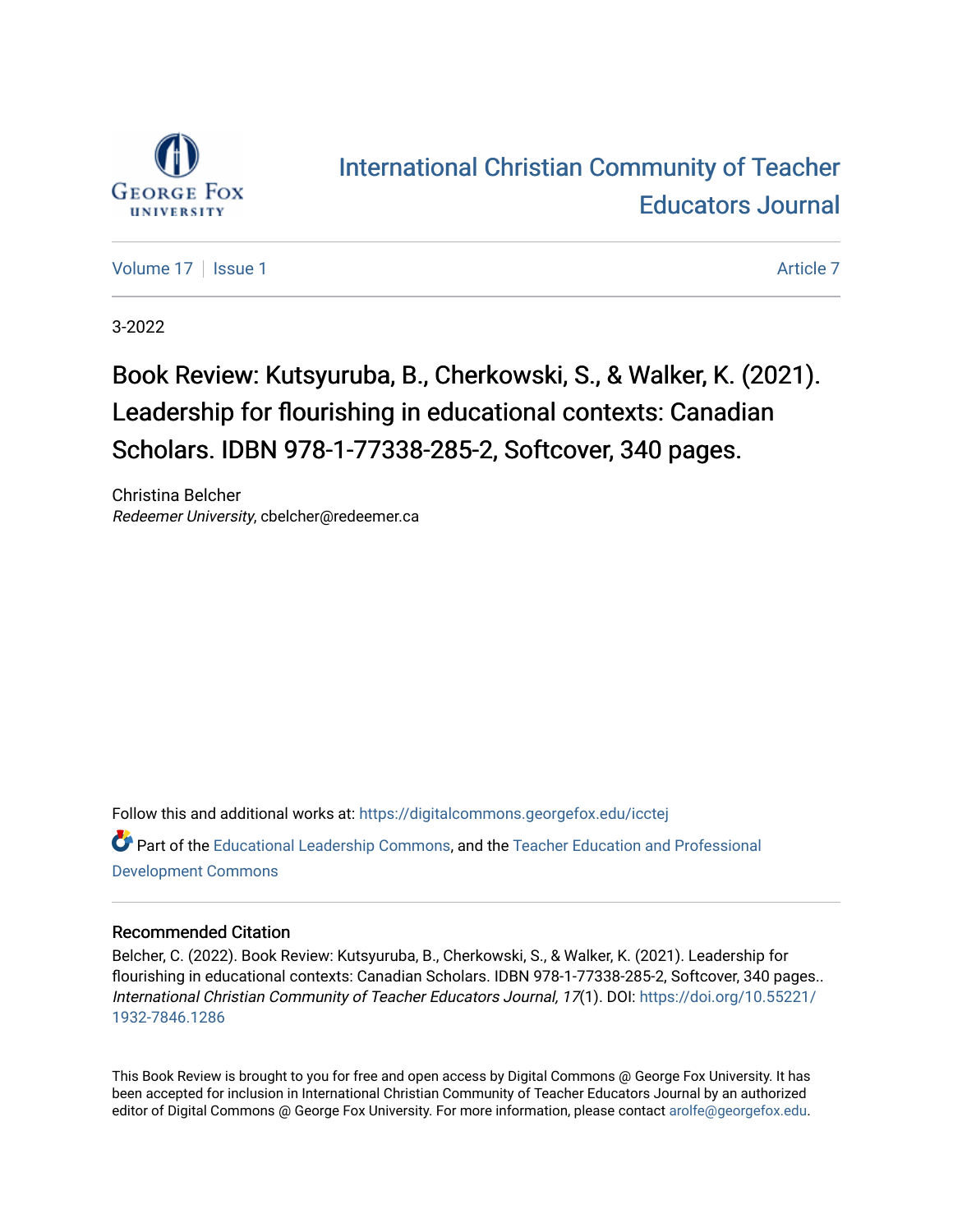Book Review: Kutsyuruba, B., Cherkowski, S., & Walker, K. (2021). Leadership for flourishing in educational contexts: Canadian Scholars. IDBN 978-1-77338-285-2, Softcover, 340 pages.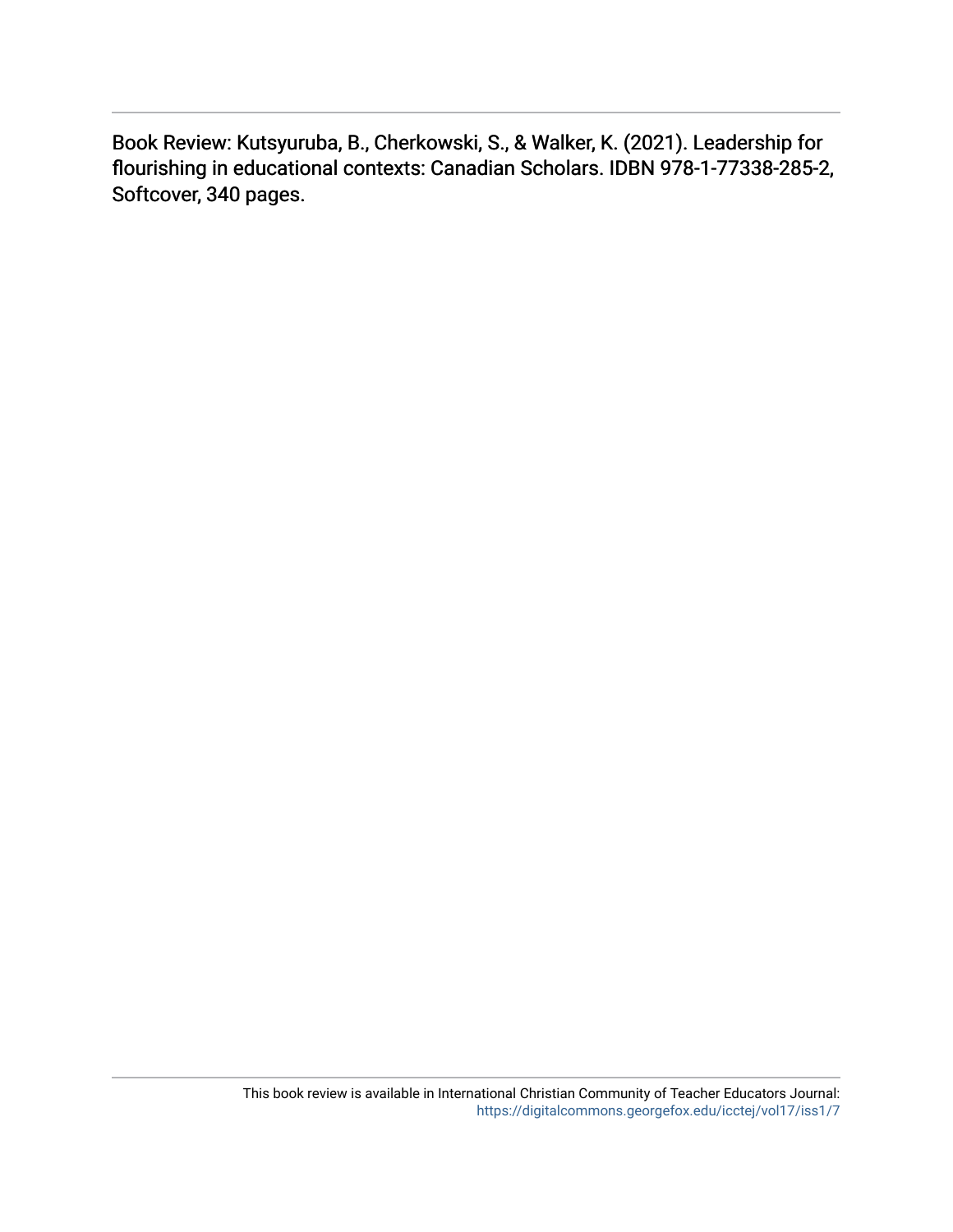

**Supporting Christian Scholarship And Service** 

# **Book Review: Leadership for Flourishing**

Kutsyuruba, B., Cherkowski, S., & Walker, K. (2021). *Leadership for flourishing in educational contexts*. Canadian Scholars. ISBN 9781773382852, Paperback, 340 pages.

*Christina Belcher, PhD, Emeritus Professor, Redeemer University*

Leadership across many social levels and educational contexts is a topic of burgeoning interest for educators. Although this topic is not new, it is once again becoming an area of academic discussion on many campuses of Higher Education (Schwartz & Belcher, 2017).

*Leadership is a formidable topic. However, the two books reviewed in this issue make the reader feel less like homework (hard work) and more like chocolate (creamy satisfaction). Both invite the reader into a warm, congenial space of inquiry and collegiality. It is hard to choose one text reading on which to comment on the topic of leadership, hence, I have two unique and helpful reads, both of which approach the topic in differing ways while illuminating the landscape of need across educational institutions.* 

*Although both books in this issue of the ICCTE journal are central to good leadership, one is more useful to young teachers new to education across their emerging educational experience, providing an overview of institutional leadership in many forms. The second text source in this issue, reviewed by Dr. Lisa Devall-Martin, is more geared to seasoned administrators, principals, or teachers who currently hold a leadership role in institutional education.* 

I come to this with a cup half full of over years of educational experience, beginning in 1969, within Public, Christian, and Tertiary educational

landscapes across 3 continents. When I first became a teacher, the profession was noted for the character of the teacher. Now, we are more noted for our technological expertise, or lack thereof. However, this too shall pass. Times change, but the heart of education is still focused on humans and their relationships within a learning environment. That is both encouraging and hopeful.

The compact and enriching text, *Leadership for Flourishing in Educational Contexts* is divided into three sections: *Stories of School Level Flourishing, Stories of Personal Professional Flourishing* and *Stories of the Impacts and Influences of Positive Leadership.* 

The scope and context for each division cross elementary, high school, and university participants. Someone new to leadership in any educational context can find something relative to their own environment and needs. A notable cross-section of cultural contexts envelops public, Catholic, Christian, and university school settings.

Section one, Stories of School Level Flourishing, draws attention to approaches that notice flourishing. This is a unique way to have educational practitioners identify how they may connect to flourishing in their own contexts. Approaches are often overlooked unless they are deliberately sought.

**Dr. Christina Belcher, Emeritus Full Professor, PhD, Redeemer University, Canada**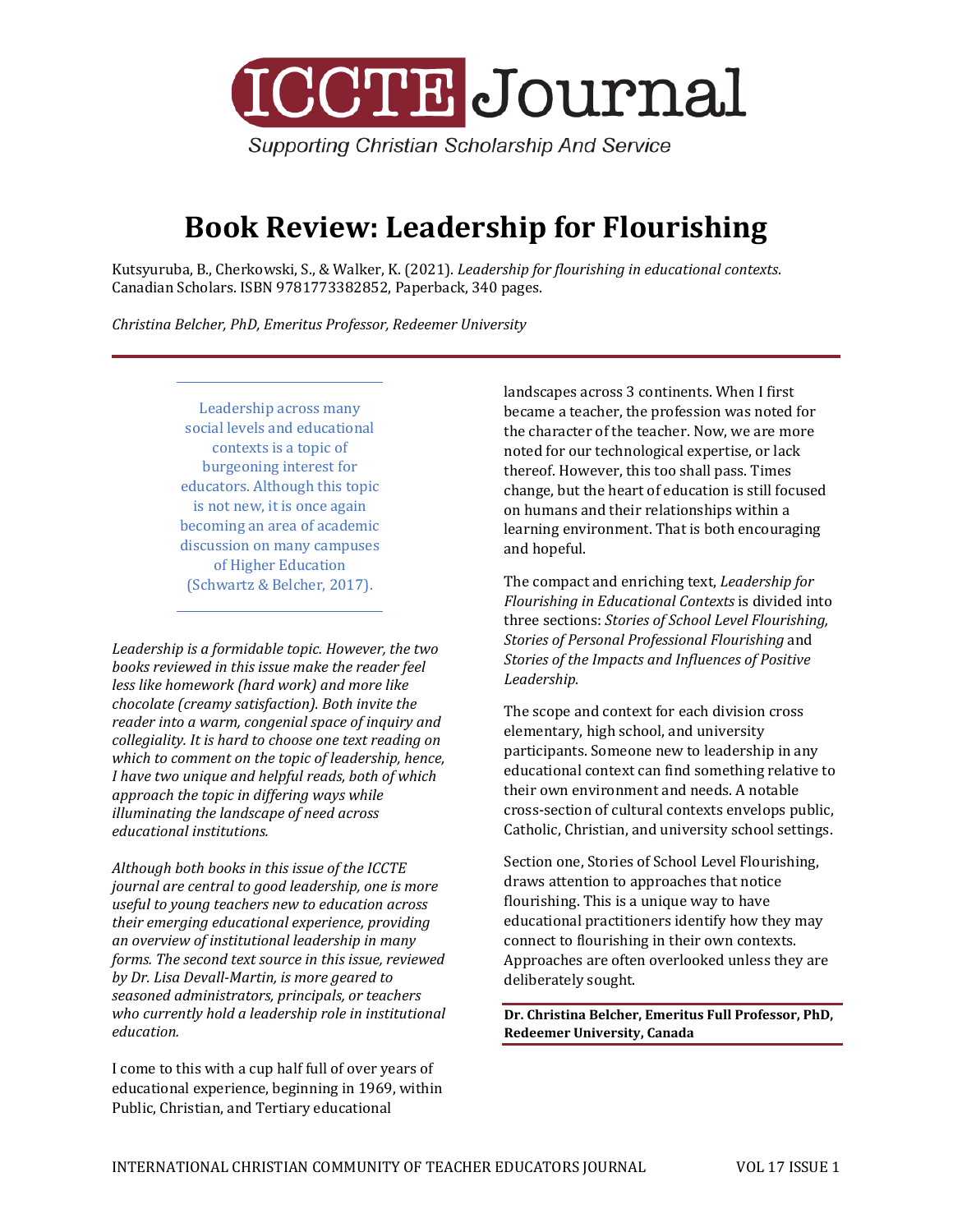Section two, Stories of Personal Professional Flourishing, provides insight on what it means to flourish through reflection and professional learning. Teacher education puts a great deal of importance on reflective practice, but seeing this as a way of life in the profession is very helpful to those new to the field of education.

Section three, *Stories of The Impacts and Influences of Positive Leadership,* offers a range of positive leadership stories from a variety of locations, grades and stages of teaching experience.

> *Teaching can be a lonely venture for those new to the teaching environment, and mentors, be they in person or in the pages of a book, are catalysts to being and becoming good teachers. What makes this text especially valuable is its focus on human relationships in the form of character, values, integrity, and hope. The values and character of school leaders in any level of leadership frames and infuses how they communicate with and demonstrate value towards those they lead. Founded on what was once termed worldview principles, this posture resonates at the heart of teaching Christianly.*

There is no room for leadership hubris within these pages. Although many texts stress the 'administrative' skills of leaders, this text stresses the awareness of having a positive purpose, passion, presence, and a sense of play for work/life balance to be a powerful contributor in keeping the wellbeing and happiness of a community a major focus for leading. The research within its chapters reinforces the ideal that living with ambiguity while also challenging a way to see things 'anew' opens doors to transformative education for all.

Another thing I appreciated about this text was its ecological perspective on goodness, values, and human flourishing. Education is a social enterprise. Human flourishing as a concept has been a buzz-word during the last decade in educational circles, as it encounters the aspects of what it means to be human within an educational context (Smith, 2009; Norsworthy, 2007). All of these texts pivot on the integrity and values of the intentional teacher; an educator with a purpose to lead in order that the individual lives of the community can be altered in positive ways. Neil Postman (1995), a cultural critic, and Parker Palmer (1998), mentors from the page during my higher educational career, demonstrate an acute awareness of the power of an education being soul-central.

#### Postman (1995) states:

There are many learnings that are little else but a mechanical skill … but to become a different person because of something you have learned – to appropriate an insight, a concept, a vision, so that your world is altered – that is a different matter. For that to happen, you need a reason. (pp. 3, 4)

Teaching involves more than simply filling craniums. Palmer (1998) notes the role of the teacher as being central to students during their education: "Good teaching cannot be reduced to technique; good teaching comes from the identity and integrity of the teacher" (p. 10). This is also applicable to those in leadership. Leadership is key. As goes the leader, so goes the school. Everything old becomes new again.

> *Through case studies, this text demonstrates how members of an educational, institutional community can acquire an authentic sense of purpose, place, belonging and worth that empowers those who teach.*